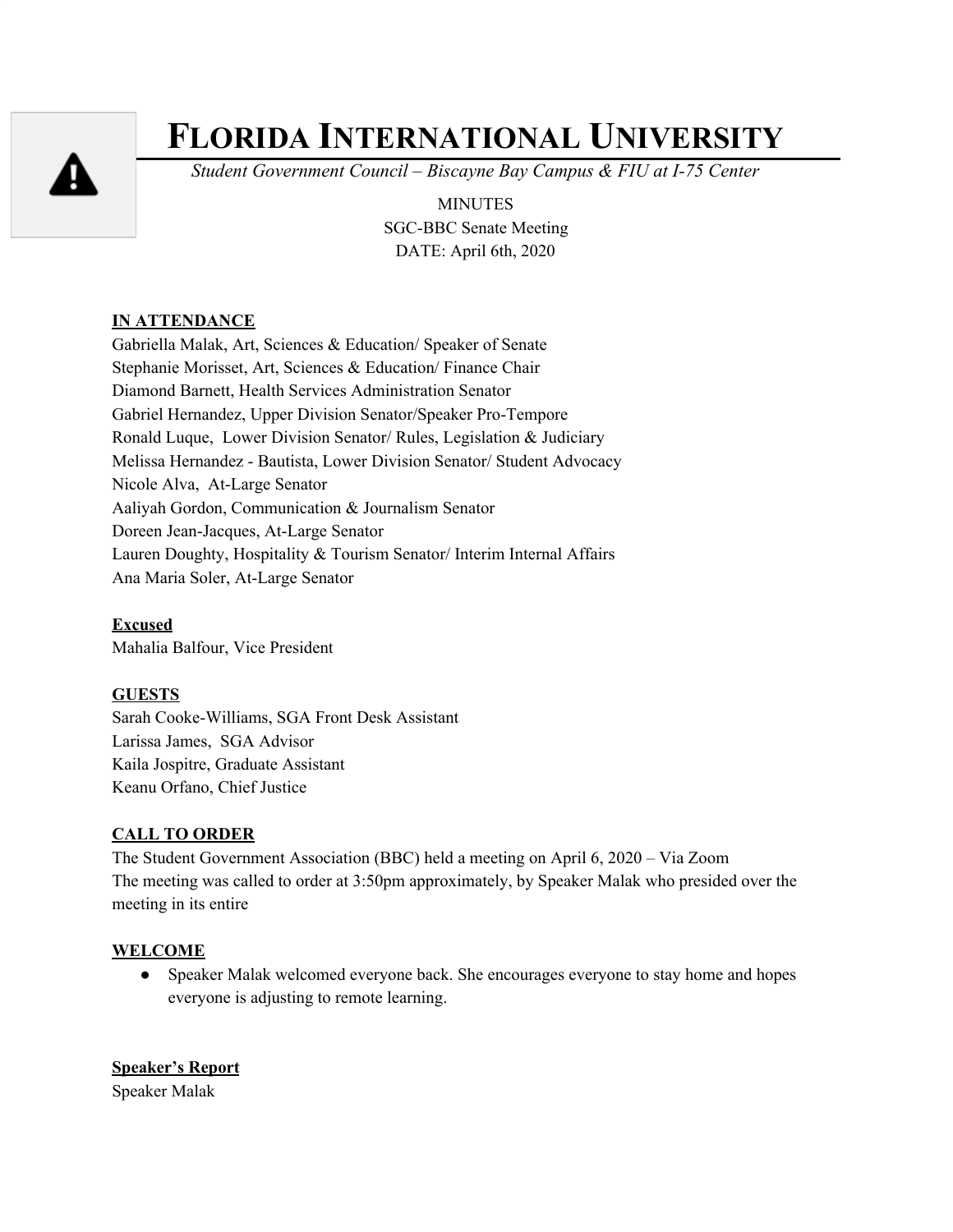- Many legislations to go over
- She will present today
- She was at Ad Hoc committee last week

# **Speaker Pro Report**

Speaker Pro Hernandez

- He hopes that everyone is during good in quarantine
- He is working on an idea about planning FIU events during quarantine
- For example, every week would be a different challenge such as a photoshop contest,
- If anyone else has any other ideas, please share.
- Yield.

# **Vice President Report**

The Vice President was not present. Speaker Malak delivered her message:

- She enjoys doing leader interviews with president Ho Fung.
- She looks forward to blue table talk this Wednesday.

# **Advisor's report**

Mrs. James reported:

Updates:

- She hopes everyone is doing well
- Encourages everyone to fill out payroll forms,
- If you have not received an email that means you are already in the system.
- The latest anyone should receive a stipend is May 8th. If not email her.
- Campus life awards are still open
- She is looking forward to council members to help review awards
- She will email transition manuals tomorrow. They will be helpful for incoming councils.
- If you need assistance let her know
- Elections are tomorrow.
- She encourages everyone to vote.
- Next Monday is last senate meeting
- Yield.

# Grad Assistance report

Ms. Jospitre

- She encourages everyone to come to the blue table talk.
- If you are planning to attend register for event and it will send you a zoom link
- Encourages everyone to vote
- Yield.

# **President 's report**

President Ho Fung was not present. Speaker Malak delivered her message.

• She states that Leader interviews was a great event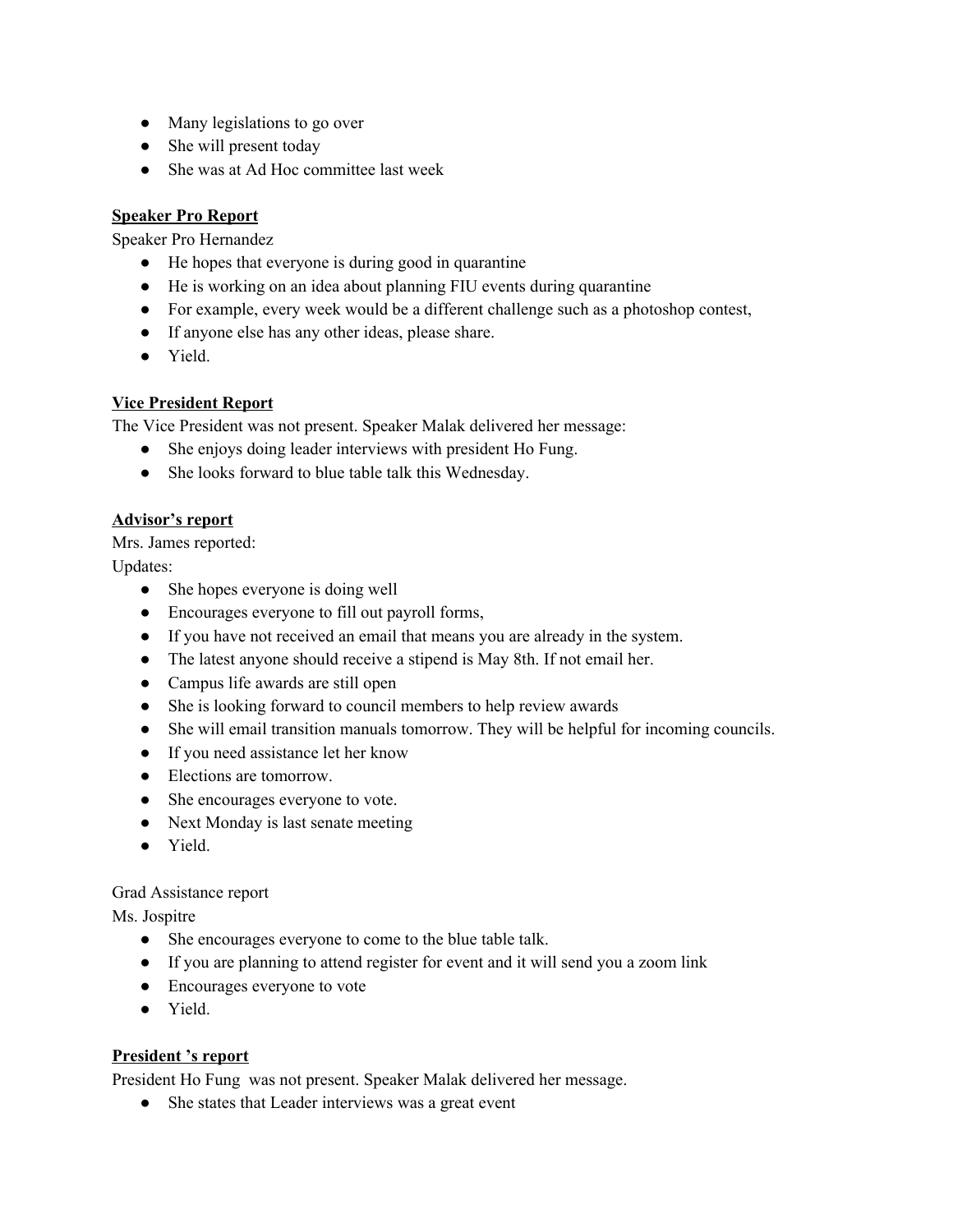● Elections are tomorrow and make sure to vote.

#### **Finance Committee Report**

- The amount in finance has not changed
- There will be a meeting this Wednesday.
- Undergrad: \$1,808
- Graduate: 3,500
- She is making transition manuals

#### **Rules, Legislation and Judiciary Committee Report**

Senator Luque

- Ad Hoc committee removed the voting part of it.
- They are planning to make a separate bill by summer
- Next meeting is this Thursday around 5pm pending approval
- They will go over the 3 U-Wide bills.
- Yield.

RLJ report

- Had first meeting this semester for RLJ,
- cleared some legislations
- trying to pass a bill,
- They are revising the senate rules of procedures,
- the next meeting is planned for this Thursday.
- Will go over more tutors' legislation.

# **Student Advocacy Chair report**

Senator Hernandez-Bautista

- If you are in the group chat please fill out a survey.
- Yield.

# **Senator Reports**

Senator Gordon:

- Reviewed bills that she presented,
- She will present U-Wide Bill 2020.0003 today at MMC,
- She hopes that next week she can present the remaining bills
- Last week Thursday had a meeting with Dean Snider and she gave feedback on how some of the students were feeling in regards to internships
- She will have a final zoom meeting to see how they are feeling
- Every Tuesday she has a meeting with Dean Snider.
- Yield.

Senator Alva

● Has to sends the resolution to ROJ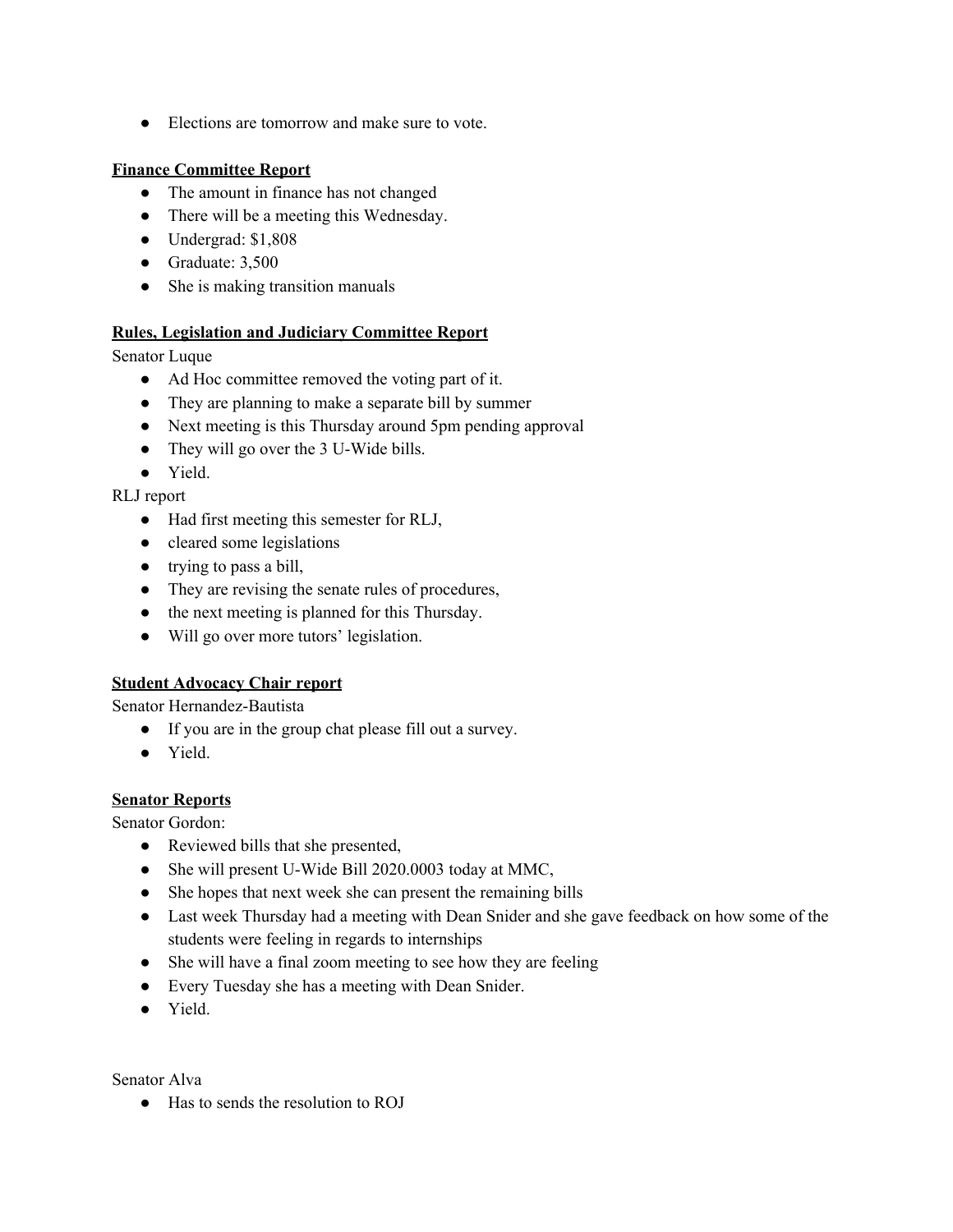Senator Doughty

- Had an internal affairs meeting,
- All chairs should put their minutes into google drive.
- She is still working on mental health bill
- By this week will send it to the president Ho Fung and Speaker Malak
- Yield.

Senator Jean-Jacques

● Will send her bill.

#### **Old Business**

Approval of the minutes

Senator Morisset moved to approve the minutes of March 30th, 2020. Senator Barnett seconds

#### RollCall Vote

Speaker Malak- Abstain Senator Morisset- yea Senator Barnett - yea Speaker ProHernandez- yea Senator Luque- yea Senator Hernandez - Bautista - yea Senator Alva, At-Large Senato - yea Senator Jean-Jacques-yea Senator Doughty - yea Senator Gordon- yea

With a roll call vote of 9-0-1 the motion passes.

Speaker Malak relinquished her chair to speaker Pro- Hernandez

Speaker Pro Hernandez relinquished his chair back to Speaker Malak

#### **New business**

#### Resolution 2020.0005

Speaker Malak presented

- A bill to amend subsection E as it has confusing words
- Due to this rule, all 4 candidates for Vice President and President were misinterpreted.
- Last week she had a meeting about enrollment at BBC
- A lot of them did not know this rule.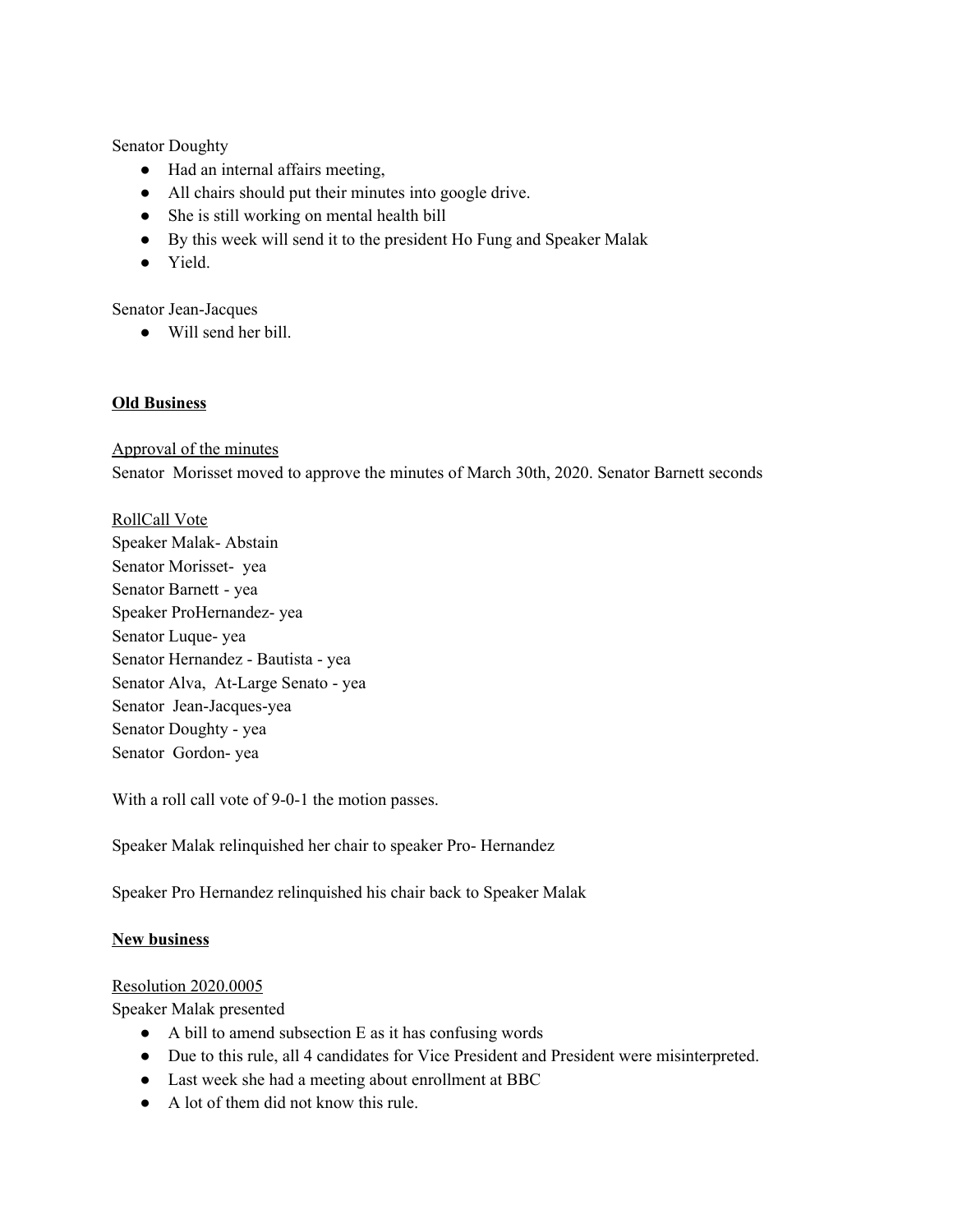Discussions:

Advisor James: Have you all thought of changing "he, she" into "they" for more inclusive language.

Resolution 2020.0001 Congressional Procedure Speaker Malak presented

● Was brought up in the congress meeting

Ana soler joined at 4:38pm

#### Resolution 2020.0002

Senator Gordon presented second reading

- Senator Gordon motion to remove previous 3, and number it to the "financial shall meet twice a week."
- Senator Morisset seconds. Motion passes
- Senator Gordon move to amend a subsection part for the staff meeting
- Senator Morisset moved to table until next senate meeting
- Speaker pro Hernandez seconds.

U-Wide Bill 2020.0003 Senator Morisset moved to table until meeting Senator Barnett seconds Motion passes

Senator Gordon Point Of Personal Privilege

Resolution 2020.0008 Senator Alva presented for the second time

- Senator Luque moved to amend the changing of "therefore" to be capitalized.
- Senator Doughty move to change the "installation of machines" to "offer free feminine hygiene products at BBC"
- Senator Barnett Seconds. Motion passes
- Senator Alva moves the extend meeting by 5 minutes